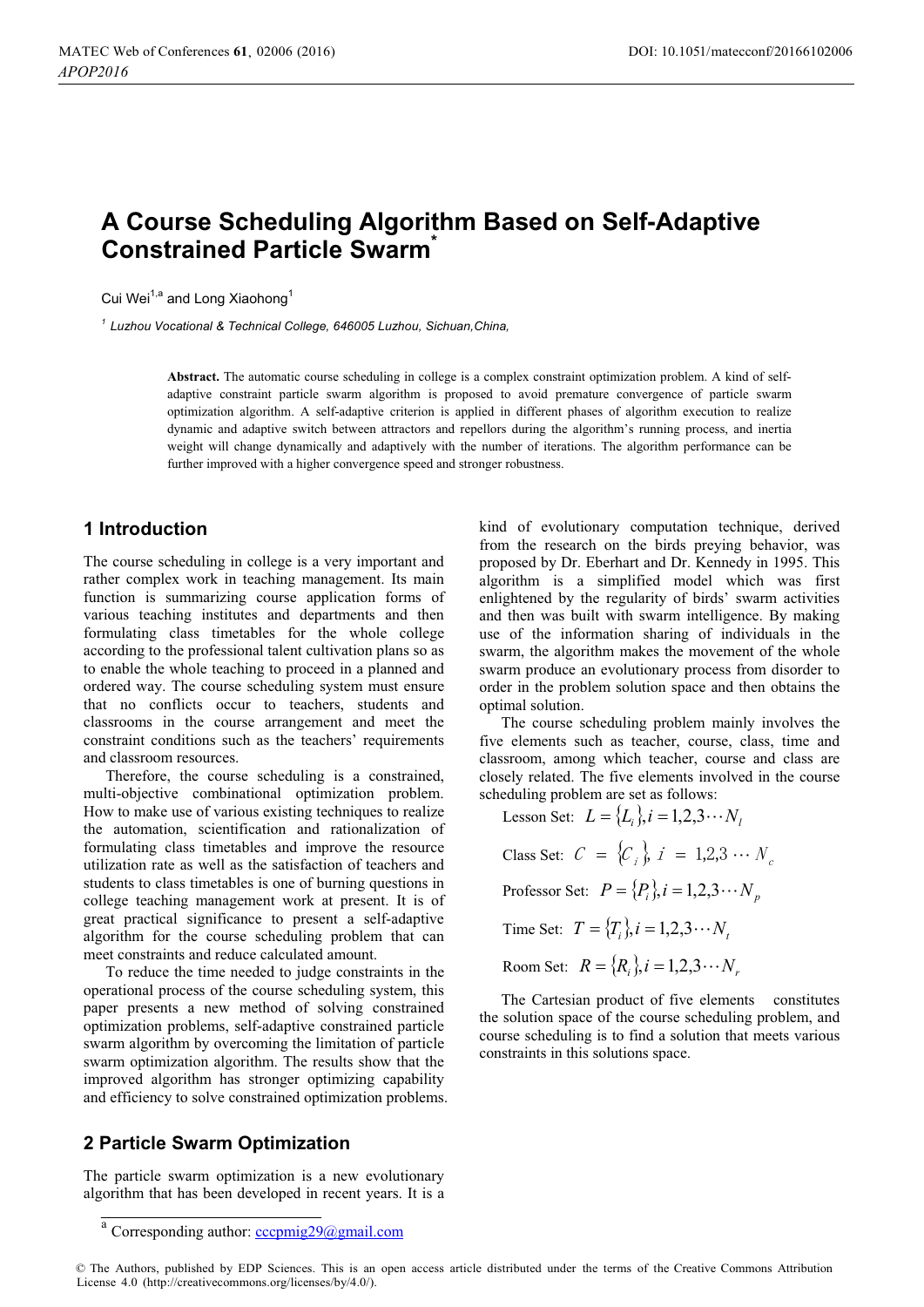# **3 The Key Problems In Self-Adaptive Constrained Particle Swarm Optimization**

#### *3.1 Constrained Swarm Coding*

The constrained swarm coding is the key of self-adaptive constrained particle swarm optimization, and the coding quality determines the algorithm performance. In this algorithm, the constrained particle coding adopts decimal coding, whose structure is shown as Table 1.

| Table 1. Constrained Particle Coding Table |  |
|--------------------------------------------|--|
|--------------------------------------------|--|

| Constrained<br>Particle  | digit |
|--------------------------|-------|
| <b>Teaching Building</b> | 2     |
| Classroom                |       |
| Class                    | 6     |
| Professor                | 6     |
| Course                   | 5     |
| Time                     |       |

For example, the particle with the code "0401041101010000541000151" indicates such a course scheduling information: teaching building 04, classroom 0104, class 110101, the teacher with job number 000054 has course 10001 (appointed as Office Automation in our college) at the first two classes on Friday morning (time code is 51).

Every particle shows a possible course scheduling result, and the merit of particles can be evaluated according to the fitness function value.

#### *3.2 Fitness Function*

Let x be a feasible class timetable and X be the set of all feasible class timetables, and we build the fitness function as follows:

$$
\max(f(x)) \qquad x \in X
$$
  

$$
f(x) = \omega_1 \times f_1 + \omega_2 \times f_2 + \omega_3 \times f_3
$$
  
Among them, x is a feasible class timetable, X is the

set constituted by all feasible class timetables.  $\omega_1$ ,

 $\omega_2$ ,  $\omega_3$  are the corresponding weights, which meet  $\omega_1 + \omega_2 + \omega_3 = 1$ ,  $f_1$ ,  $f_2$ ,  $f_3$  are fitness functions which meet course dispersion degree, time utilization ratio and classroom utilization ratio respectively.

## **4 SELF-ADAPTIVE CONSTRAINED PARTICLE SWARM OPTIMIZATION**

*4.1 The Description of Self-Adaptive Constrained Particle Swarm Optimization* 

Several methods have been proposed to overcome the premature convergence of continuous particle swarm optimization algorithm, yet at present there are not rather effective methods to solve the premature convergence problem of discrete particle swarm optimization algorithm. This paper has proposed a self-adaptive constrained particle swarm optimization algorithm based on constrained discrete particle swarm. To overcome the premature convergence of the algorithm, a criterion of controlling swarm diversity has been presented to measure the diversity of the current swarm, and a repulsive process has been introduced on the basis of the original algorithm to increase swarm diversity. When the swarm diversity is below the specified threshold, the repulsive process will be executed to make particles deviate from the worst solution of individuals and the optimal solution of the current swarm and search the unreached area until the swarm diversity exceeds the specified threshold, and then the attractive process will be executed to make individuals move towards the optional solution of the current swarm as well as individuals. To further improve the algorithm performance, a selfadaptive strategy has been defined in this paper to make the inertia weight change dynamically and adaptively with the iterations in the different executing phases of the algorithm, and several local search techniques have been introduced to speed up the convergence and improve the precision of the solution.

Thus, the two velocity updating formulas and position updating formulas of particles in the adaptive constrained particle optimization algorithm are defined as follows:

The velocity updating formulas:

Attractors:

$$
\mathbf{x}_{i}^{(t+1)} = \boldsymbol{\omega} \times \mathbf{x}_{i}^{(t)} + \phi_{i}(q_{i,b} - q_{i,c}) + \phi_{i}(g_{b} - q_{i,c})
$$
\n(2)

Repellors:

$$
x_i^{(t+1)} = \omega \times x_i^{(t)} + \phi_1(q_{i,c} - q_{i,w}) + \phi_2(q_{n,c} - g_b)
$$
 (3)

Among them,  $\omega$  denotes the inertia weight that is used to control the influence which the previous velocity

has on the current velocity  $\phi_1$ ,  $\phi_2$  denote the learning coefficients, whose values are random numbers between 0 and 1.

Position updating formulas:

$$
q_i^{(t+1)} = q_i^{(t)} + x_i^{(t+1)} \qquad (4)
$$

 $q_i^{(t+1)} = q_i^{(t)} + x_i^{(t+1)}$  (4)<br>It can be seen that, as for attractors, particles share the information of the current better solution and attract each other; as for repellors, particles share the information of the worst solution of individuals and the optimal solution of current swarm and move in the direction of deviating from these positions and search the potential optimal solution area that has not attained to increase the swarm diversity.

The discrete particle swarm optimization algorithm to solve the course scheduling problem proceeds as follows:

1) Initialize the swarm size M,  $\omega$ ,  $c_1$ ,  $c_2$ , let the loop iterations k=0;